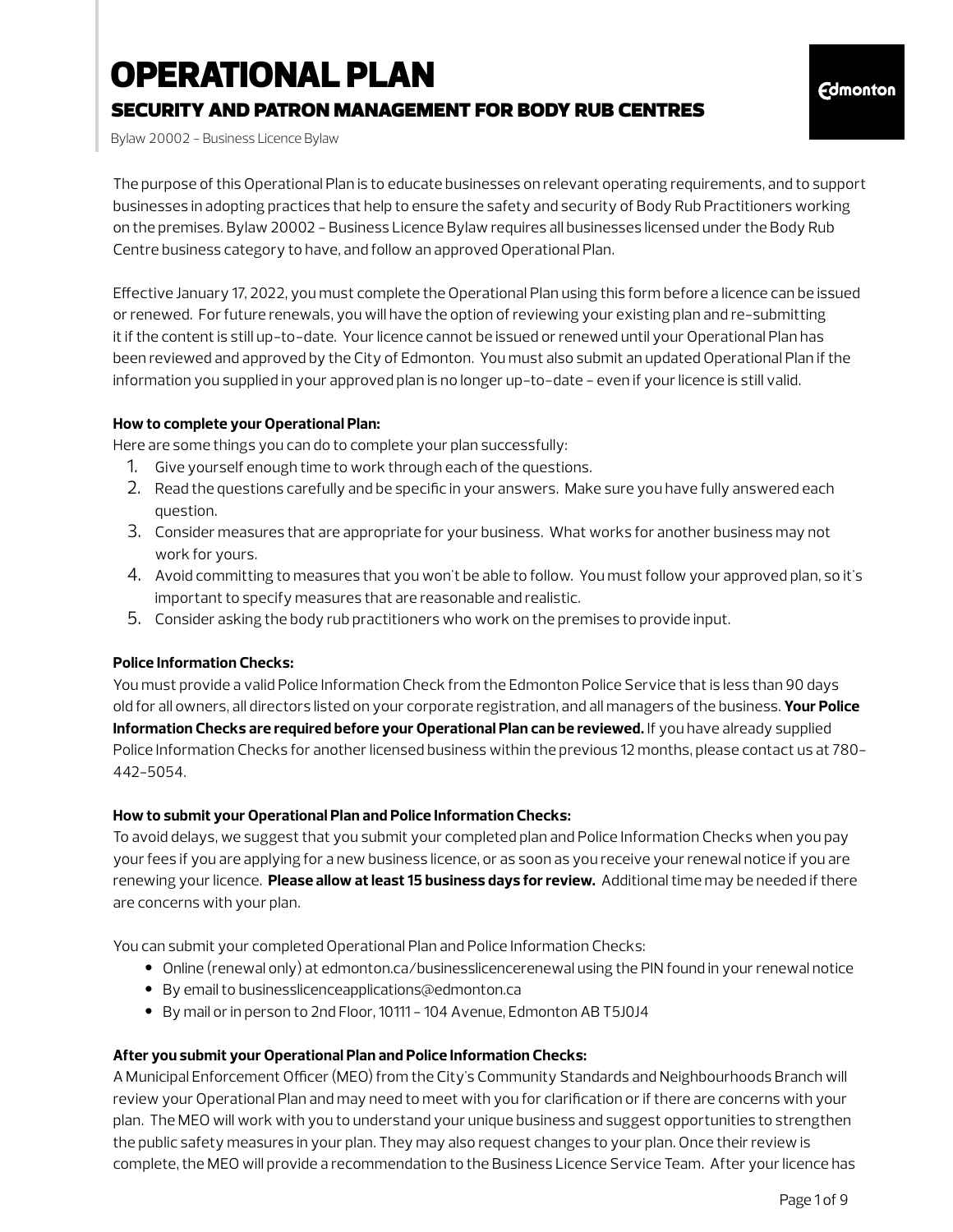been issued, an MEO will visit your body rub centre periodically to ensure the Operational Plan is up-to-date and is being followed.

Police Information Checks will be forwarded to an Edmonton Police Service member of the Alberta Law Enforcement Response Teams (ALERT), who has an opportunity to provide a recommendation before your licence may be issued or renewed.

#### **Privacy statement**

Personal information is collected for the purpose of administration of Edmonton Bylaw 20002 - Business Licence Bylaw and will be used to assess all matters relevant to your application for this licence, including issuance, expiry, ongoing renewal and review of your licence. Collection is authorized under section 33(c) of the Freedom of Information and Protection of Privacy (FOIP) Act and is managed and protected in accordance with the Act. The information in this form may be shared with other applicable government bodies or enforcement agencies for the purposes of notifying the affected entities of your application for a business licence, or for requesting input from the affected entities to assess your application for, or determine appropriate conditions, if any, for a business licence. Questions about the collection? Please contact Service Advisor, Edmonton Service Centre, 2nd floor, 10111 - 104 Avenue NW, Edmonton, AB, T5J0J4, or businesslicenceapplications@ edmonton.ca.

## **PART A - BUSINESS INFORMATION**

#### **Business address**

**Business licence number (if known) Business name (if applicable)**

**Legal entity name** - *This can be found on your corporate registration documents.* **Leave this empty if your business is an unregistered sole proprietorship or an unregistered partnership.**

**Owner or responsible partner** - "Owner" means the person who owns and operates a business as an unregistered sole proprietorship. "Responsible partner" means one of the partners in an unregistered partnership who assumes responsibility for the business licence. **Leave this empty if your business is a corporation or other registered business organization.**

| Owner or responsible partner first name | Owner or responsible partner last name |
|-----------------------------------------|----------------------------------------|
| <b>Business contact information</b>     |                                        |
| Contact first name                      | Contact last name                      |
|                                         |                                        |
| Phone number                            | Email address                          |
|                                         |                                        |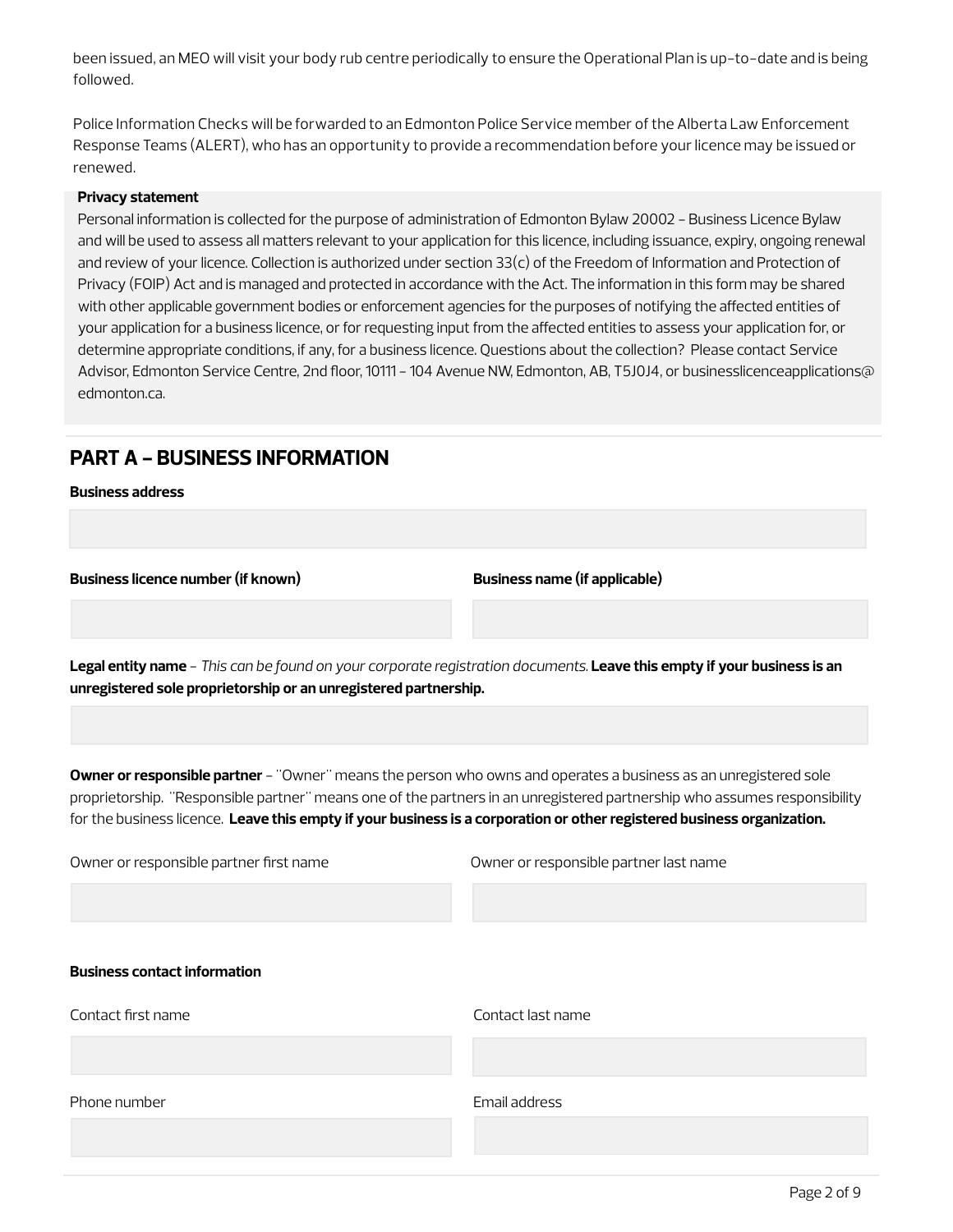# **PART B - CARE AND CONTROL OF THE BUSINESS**

#### **Personnel**

| Bylaw 20002 - Business Licence Bylaw requires the licensee to:                                                                                                                                                                                |                |
|-----------------------------------------------------------------------------------------------------------------------------------------------------------------------------------------------------------------------------------------------|----------------|
| Ensure that anyone who conducts business on the premises as a body rub practitioner has a valid<br>business licence with the Body Rub Practitioner business category.                                                                         |                |
|                                                                                                                                                                                                                                               |                |
| Keep a list of all employees. The list must include:<br>The full name, date of birth, and telephone number of each person;                                                                                                                    | <b>Initial</b> |
| Any pseudonyms or aliases used by each person, if applicable; and                                                                                                                                                                             |                |
| The current business licence number for each body rub practitioner.                                                                                                                                                                           |                |
| For the purposes of this document, "employee" includes independent contractors and anyone else<br>conducting business on the premises.                                                                                                        |                |
| Ensure that a minimum of two (2) employees are on the premises at all times while the body rub<br>centre is open to the public, or while customers are allowed on the premises. At least one (1) of these                                     | <b>Initial</b> |
| employees must be in care and control of the body rub centre. The person in care and control may be a<br>body rub practitioner, but must not conduct business as a body rub practitioner while in care and control<br>of the body rub centre. |                |

**1. Provide the full name and job title of each person who will be in care and control of the business.** While they are in care and control of the business, these people will be responsible for ensuring this Operational Plan and all applicable City bylaws are followed.

| Name | Job title | Name | Job title |
|------|-----------|------|-----------|
| Name | Job title | Name | Job title |
| Name | Job title | Name | Job title |
| Name | Job title | Name | Job title |
| Name | Job title | Name | Job title |
|      |           |      |           |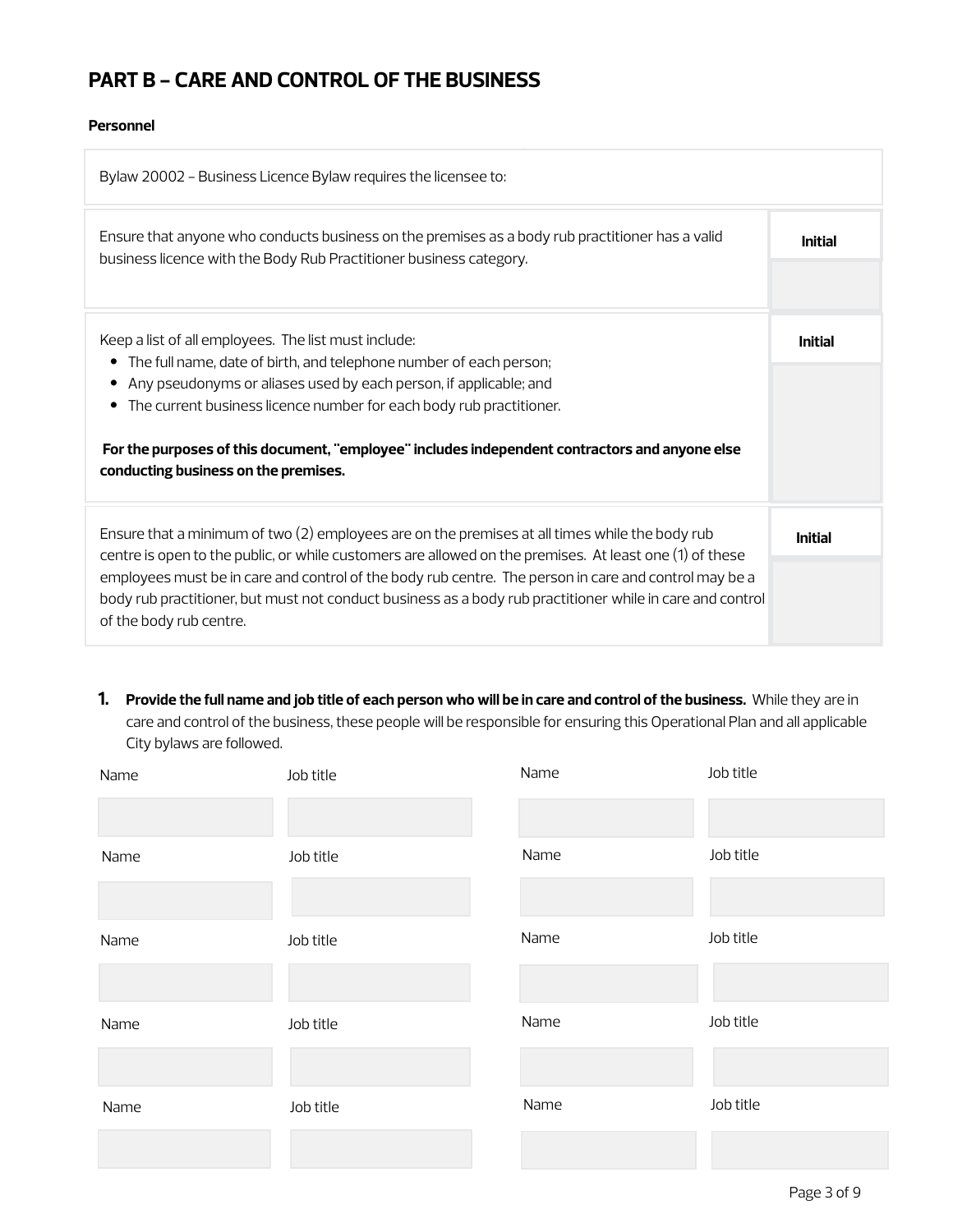## *Hours of operation*

| Bylaw 20002 - Business Licence Bylaw requires the licensee to:                                                                                                                                                                                                 |  |
|----------------------------------------------------------------------------------------------------------------------------------------------------------------------------------------------------------------------------------------------------------------|--|
| Prevent customers from entering the body rub centre between 11:00 p.m. and 7:00 a.m.                                                                                                                                                                           |  |
|                                                                                                                                                                                                                                                                |  |
| Ensure no customers remain inside the body rub centre between 12:00 a.m. (midnight) and 7:00 a.m.                                                                                                                                                              |  |
| Display an open sign at the entrance to the premises at all times when customers are allowed to enter<br>the body rub centre (i.e. during open hours), or when customers are still inside the body rub centre<br>between 11:00 p.m. and 12:00 a.m. (midnight). |  |
|                                                                                                                                                                                                                                                                |  |

## **2. What will the hours of operation be for your body rub centre?**

|           | Open | Close |
|-----------|------|-------|
| Monday    |      |       |
| Tuesday   |      |       |
| Wednesday |      |       |
| Thursday  |      |       |
| Friday    |      |       |
| Saturday  |      |       |
| Sunday    |      |       |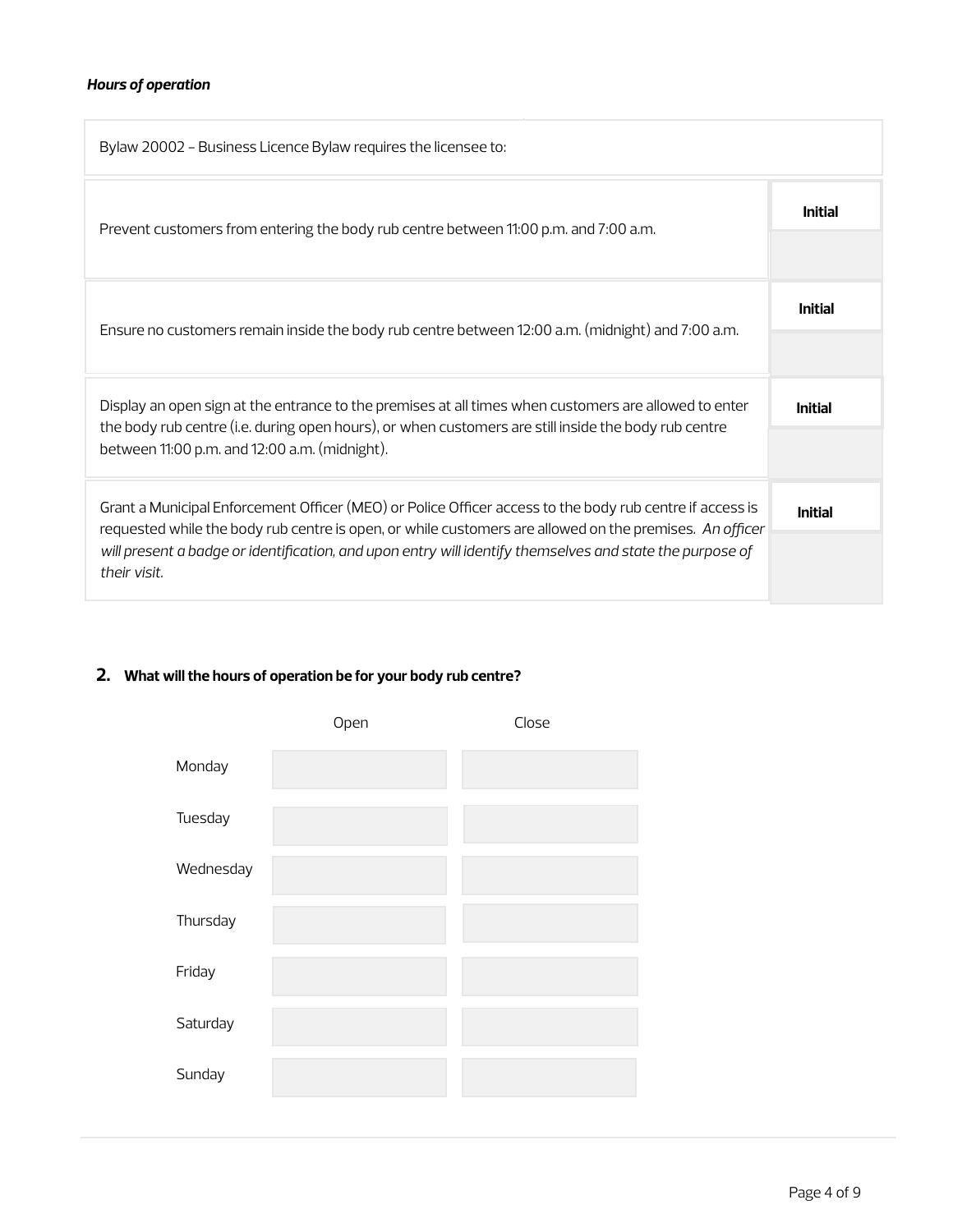# **PART C - SAFETY AND SECURITY**

#### *Floorplan*

## **1. How many rooms or designated areas will your body rub centre have?**

|                                  | Number |             |  |
|----------------------------------|--------|-------------|--|
| Client areas                     |        |             |  |
| Bathrooms                        |        |             |  |
| Staff areas<br>(e.g. lunch room) |        |             |  |
| Client waiting areas             |        |             |  |
| Other areas                      |        | Description |  |

#### *Security features*

## **2. Will your body rub centre have an alarm system registered with the Edmonton Police Service?**

|    | Yes     | No                       |                                                                                    |  |
|----|---------|--------------------------|------------------------------------------------------------------------------------|--|
|    | If yes: |                          |                                                                                    |  |
|    |         |                          | a. What is your City of Edmonton alarm permit number?                              |  |
|    |         |                          |                                                                                    |  |
| 3. |         |                          | Will your body rub centre have surveillance cameras?                               |  |
|    | Yes     | No                       |                                                                                    |  |
|    | If yes: |                          |                                                                                    |  |
|    | $a$ .   | Will the cameras record? |                                                                                    |  |
|    |         | Yes                      | b. How long will recordings be kept?                                               |  |
|    |         |                          | c. How will recorded footage be stored (e.g. DVD, video tape, cloud server, etc.)? |  |
|    |         |                          |                                                                                    |  |
|    |         | No                       |                                                                                    |  |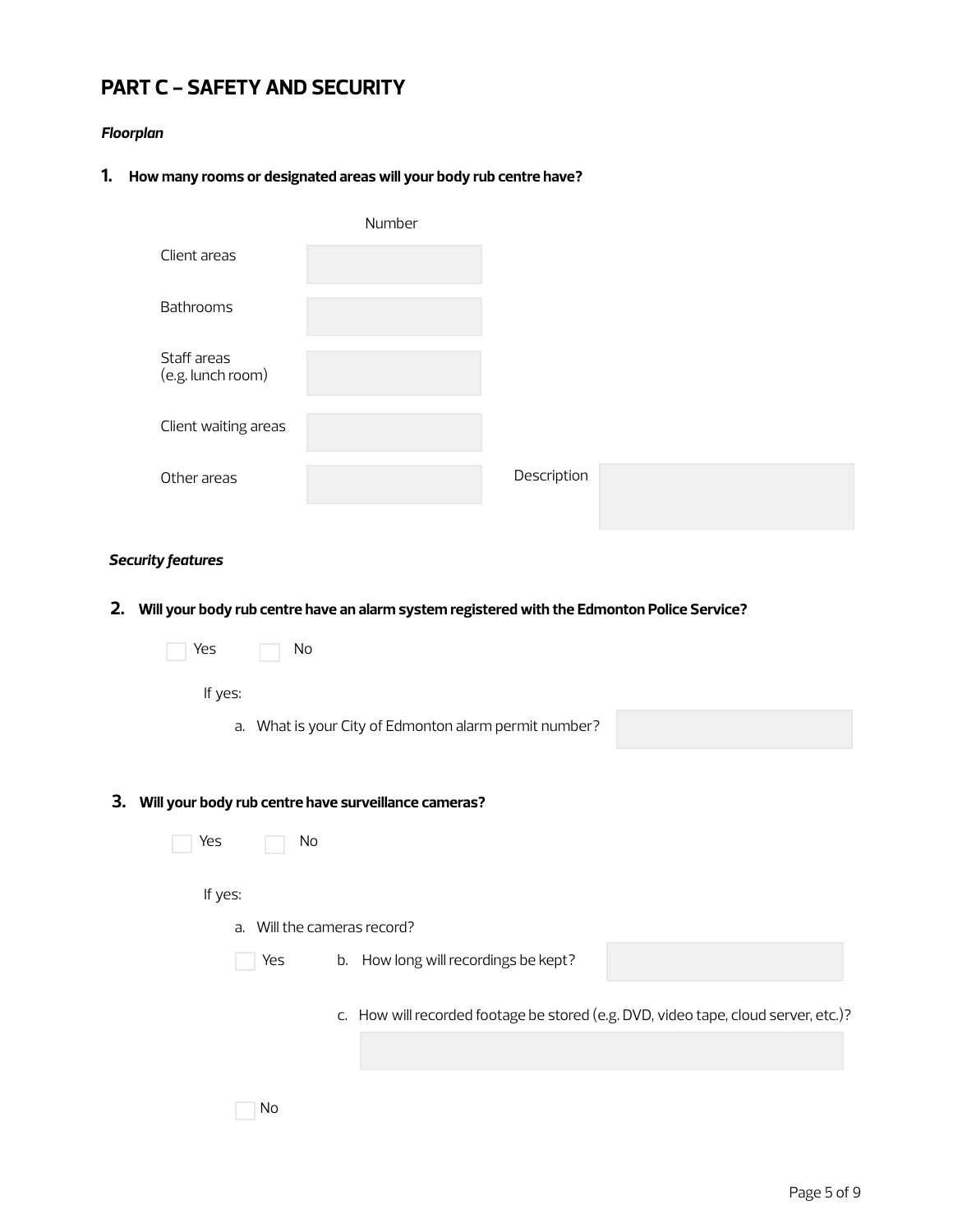#### **4. Will your body rub centre have a panic or help alarm that employees can activate from all client rooms?**

| Yes<br>If yes: | No                                                |  |
|----------------|---------------------------------------------------|--|
|                | a. How will the panic or help alarm be activated? |  |
|                |                                                   |  |
|                |                                                   |  |
|                |                                                   |  |

**5. Describe your procedures for employees to call for help in a client room, including the use of help or panic alarms if applicable.** 

**6. Describe your procedures for responding to an employee's call for help in a client room.**

#### *Drugs and alcohol*

| How will you ensure that alcohol or illicit drugs are not consumed or kept on the premises?            |                |
|--------------------------------------------------------------------------------------------------------|----------------|
| allowed in the body rub centre at any time.                                                            |                |
| Bylaw 20002 - Business Licence Bylaw requires the licensee to ensure alcohol and illicit drugs are not | <b>Initial</b> |

#### *Refusal of entry*

| Bylaw 20002 - Business Licence Bylaw requires the licensee to refuse entry to, or remove from the<br>body rub centre any person who:                                                                                                                                                                                                                                                       | Initial |
|--------------------------------------------------------------------------------------------------------------------------------------------------------------------------------------------------------------------------------------------------------------------------------------------------------------------------------------------------------------------------------------------|---------|
| • Appears to be intoxicated or under the influence of drugs, including an employee;<br>• Is riotous, combative, or disorderly;<br>• Is found to be, or known to be involved in illegal activities such as drug possession or trafficking;<br>• Has been removed from the premises repeatedly (i.e. more than once); or<br>• The Edmonton Police Service has identified as a banned patron. |         |
| Bylaw 20002 - Business Licence Bylaw requires the licensee to prohibit any person under 18 years of<br>age from the body rub centre, regardless of that person's relationship to the owners and employees.                                                                                                                                                                                 | Initial |
|                                                                                                                                                                                                                                                                                                                                                                                            |         |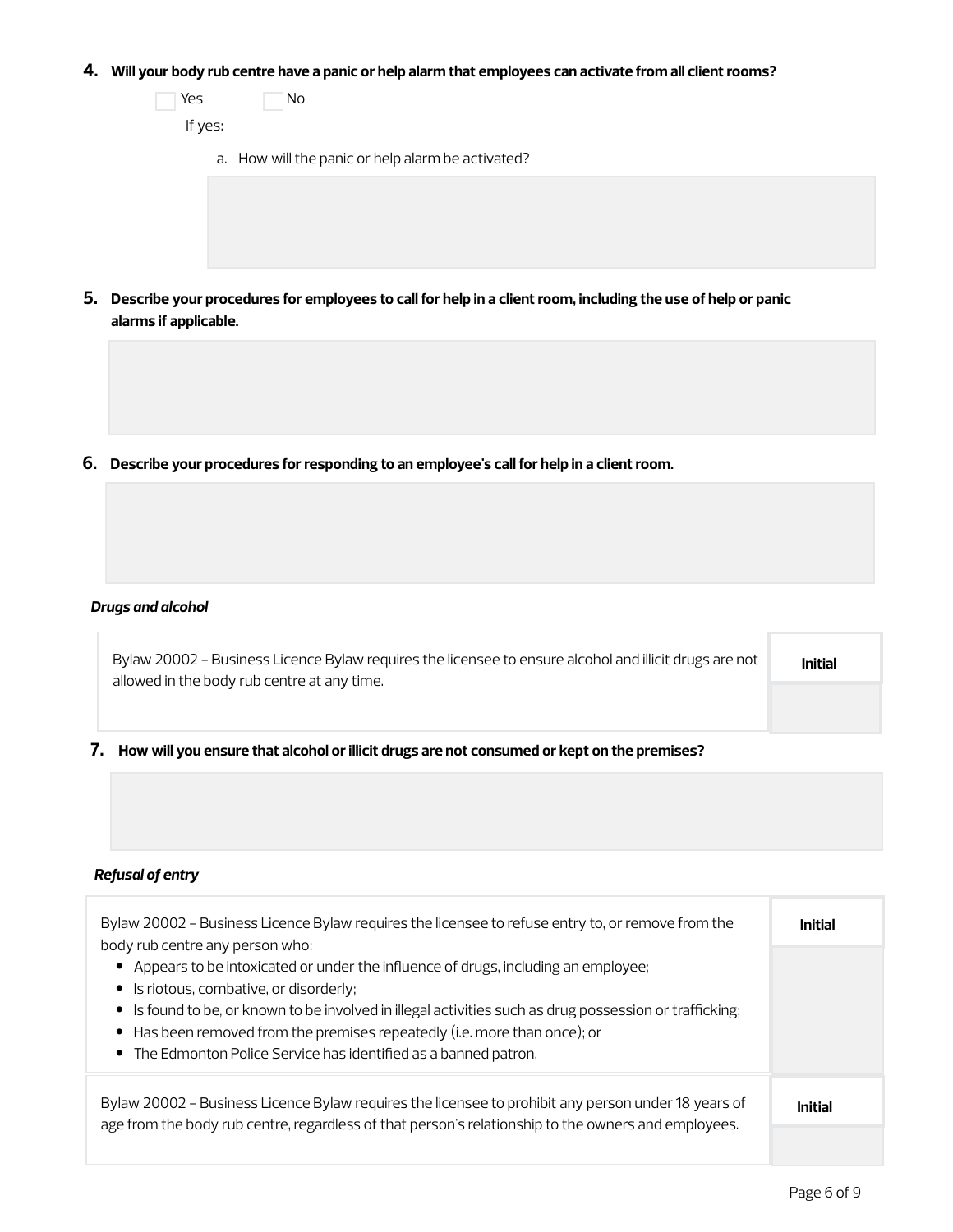- **8. Describe your procedures for refusing entry to, or removing people when required.**
- **9. How will you ensure that minors are not allowed on the premises?**

# **PART D - OTHER REQUIREMENTS**

#### *Advertising*

Bylaw 20002 - Business Licence Bylaw requires the licensee to:

**Initial**

- Provide the City with all names, telephone numbers, websites, and email addresses used to advertise or promote the business; and
- Display the business licence number on all advertisements for the business.

If you are applying for a new business licence, please include your advertising information in your application. To update your advertising information on an existing business licence, call 780-442-5054 or email businesslicenceapplications@ edmonton.ca

#### *Use of the premises*

| In accordance with Bylaw 20002 - Business Licence Bylaw, a body rub centre must not provide, or<br>arrange to provide services to a customer anywhere other than on the premises of the body rub  | <b>Initial</b> |
|---------------------------------------------------------------------------------------------------------------------------------------------------------------------------------------------------|----------------|
| centre.                                                                                                                                                                                           |                |
| A body rub centre must not be used as a private dwelling. In accordance with Bylaw 12800 - Zoning<br>Bylaw, dwellings require permits that are typically not allowed in commercial zones. Contact | <b>Initial</b> |
| developmentquestions@edmonton.ca if you have any questions about development permits.                                                                                                             |                |

#### *Information poster*

| Bylaw 20002 - Business Licence Bylaw requires the City of Edmonton's approved information poster    | <b>Initial</b> |
|-----------------------------------------------------------------------------------------------------|----------------|
| for body rub centres to be displayed in a prominent location on the premises. The poster contains   |                |
| information relevant to the operation of a body rub centre, including information on relevant bylaw |                |
| requirements and human trafficking.                                                                 |                |

#### **1. Where will you display the City's body rub information poster in your body rub centre?**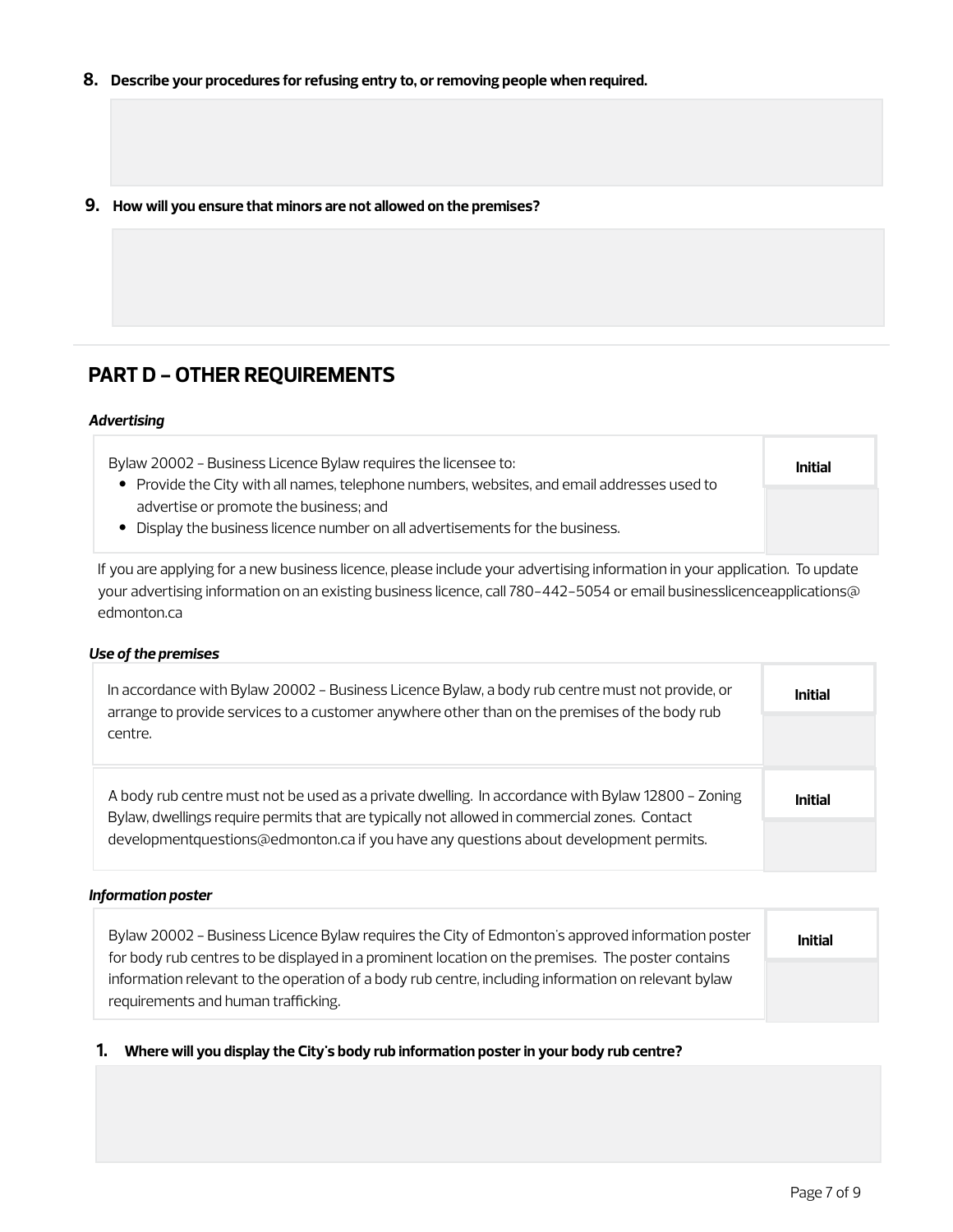Bylaw 20002 - Business Licence Bylaw requires the licensee to comply with the approved version of this Operational Plan. A copy of this approved plan must be kept on the premises and made available to all employees.

# **PART E - TIPS AND RESOURCES**

There are many other ways your business can operate safely and responsibly that are not a requirement of your business licence. Here are some ideas to consider:

**Understand your responsibilities** - especially any other legal requirements that apply to your business. Seek independent legal advice if you are not sure that you fully understand your responsibilities as the owner of a body rub centre.

**Have an emergency response plan in place.** The plan should include procedures for responding to disturbances and removing disorderly or intoxicated customers. Ensure all employees are trained in it, and review it with them regularly.

**Keep an incident log.** Record details of any disturbances, customer removals, refusals of entry, and other safety-related incidents.

**Provide up-to-date emergency and non-emergency contact information.** Keep it where your employees can access it quickly and easily.

**Report criminal activities to the Edmonton Police Service (EPS)** and follow any requirements they may have for preserving the scene of a crime.

**Apply for the EPS Agent Status Program.** This grants EPS the authority to act on your behalf with your direction, including banning patrons from your business. Granting Agent status helps EPS to keep you, your employees, and your property safe and will not result in unwanted police visits or inspections. After you sign up, remember to post the EPS Agent sticker near the main entrance, and call EPS if someone needs to be banned from your business or has violated a previous ban.

**Add safety and security features to your body rub centre.** Consider investing in good quality locks for entrance doors, security cameras with recording capabilities in entrances and common areas (but not in client rooms), and a panic alarm system that employees can use to call for help from client rooms at the touch of a button.

**Keep your business premises clean and well-maintained** - both inside and outside.

#### **Remember, there are resources available to assist you and the people who work at your body rub centre.**

- Adult Entertainment Support Team (City of Edmonton): adultservices@edmonton.ca
- Business Licence Service Team (City of Edmonton): 780-442-5054
- Edmonton Police Service: 780-423-4567 (non-emergency) or 911 (emergency)
- Action Coalition on Human Trafficking Alberta: 780-218-5815
- Healthlink (Alberta Health Services): 811
- Centre to End All Sexual Exploitation (CEASE): 471-6137